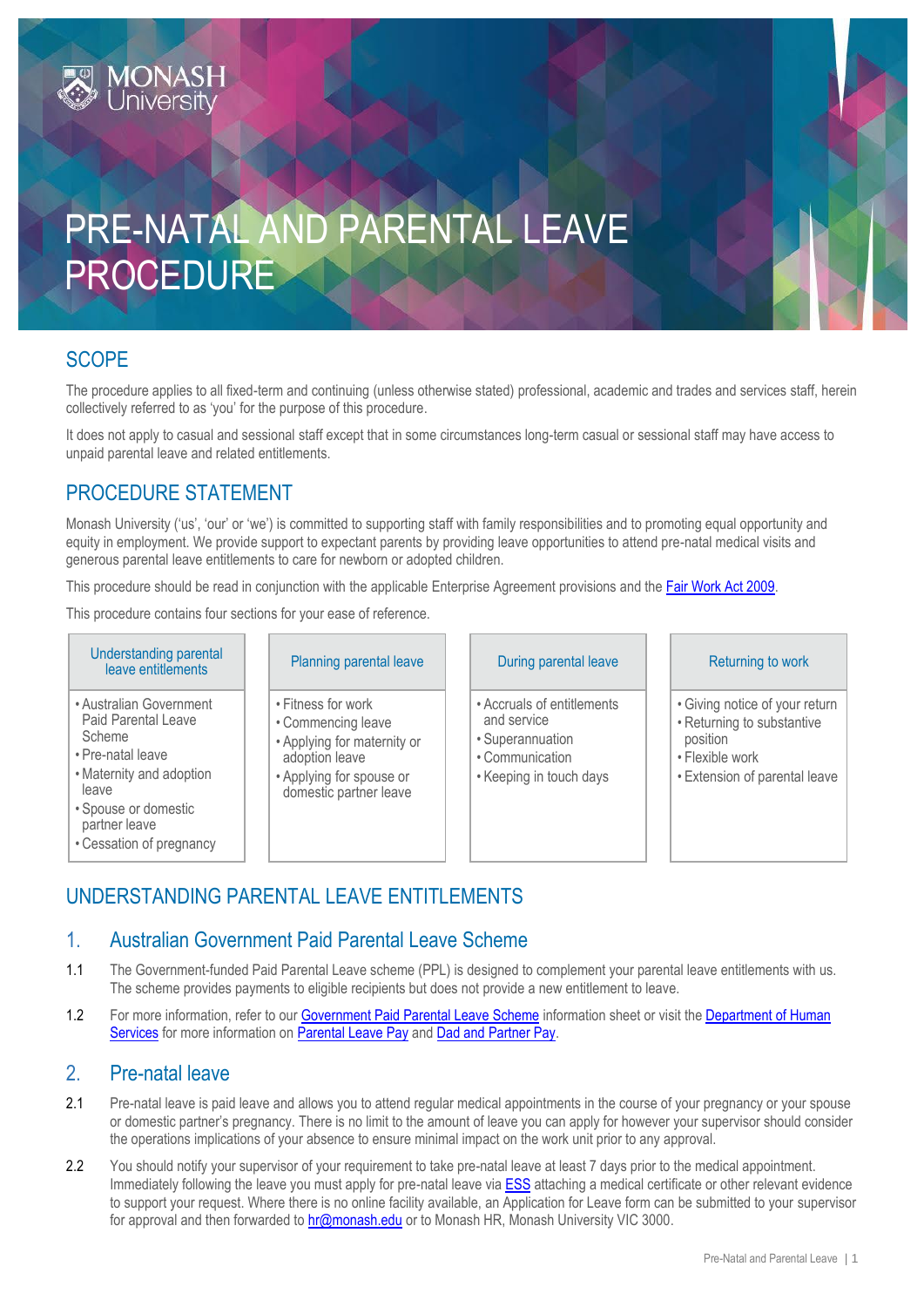# 3. Maternity leave and adoption leave

3.1 As a birth mother or an adoptive parent you are entitled to either maternity or adoption leave for a continuous period of paid and/or unpaid leave for 52 weeks depending upon the length of continuous service with the university.

| Length of service<br>with the University | Initial 52 weeks                                                                                                                                                                                                                                                                                          | Subsequent 52 weeks                                                                                                     |
|------------------------------------------|-----------------------------------------------------------------------------------------------------------------------------------------------------------------------------------------------------------------------------------------------------------------------------------------------------------|-------------------------------------------------------------------------------------------------------------------------|
| 24 months or<br>more                     | 14 weeks at 100% pay*; and<br>$\bullet$<br>38 weeks at 60% pay* taken as paid leave or converted to a return<br>$\bullet$<br>to work conversion option as outlined below.                                                                                                                                 | A further period of up to<br>52 weeks' unpaid                                                                           |
| 12-24 months                             | 14 weeks at 100% pay*;<br>$\bullet$<br>Leave at 60% pay* at the rate of 3.16 weeks for each completed<br>$\bullet$<br>month of service after the first 12 months (may be converted to<br>return to work conversion option as outlined below); and<br>Unpaid leave for remainder of 52 weeks.<br>$\bullet$ | parental leave to<br>commence immediately<br>following the conclusion<br>of the initial period of<br>52 weeks' parental |
| Less than 12<br>months                   | Leave at 100% pay* at the rate of 1.16 weeks for each completed<br>$\bullet$<br>month of service; and<br>Unpaid leave for remainder of 52 weeks.<br>$\bullet$                                                                                                                                             | leave, subject to<br>university approval.                                                                               |

Note: Pay\* is your ordinary rate of pay calculated on the base annual salary payable and no more than the ordinary rate payable at HEW level 10 or Level E according to Schedule 1 of the Monash University Enterprise Agreement (Academic and Professional Staff) 2014. Provided that pay for maternity or adoption leave at 100% pay for staff on performance-based contracts (PBCs) is the ordinary rate of pay calculated on the base annual salary payable to the staff member under their PBC.

- 3.2 You can use the **Maternity/adoption leave calculator** to provide an initial estimate the amount of paid maternity or adoption leave you may be entitled to. Contact [Access HR](http://www.adm.monash.edu.au/human-resources/contact/) for an accurate calculation.
- 3.3 Separate adoption leave provisions apply for trades and services staff employed under the Monash University Enterprise Agreement (Trades and Services Staff – Catering and Retail, Cleaning and Caretaking, and Miscellaneous Services Staff) 2005.

Conversion options for maternity or adoption leave at 60% pay

3.4 Where you elect to return to work during the initial 52 week period, an entitlement to leave at 60% pay may be converted to a return to work conversion option. A conversion option must be nominated when completing your initial leave application.

| Leave at 60% pay and returning to work early (conversions options) |                                                                                                                                                                                                                                         |                                                                                                                                                                                                                                                                                                                                          |
|--------------------------------------------------------------------|-----------------------------------------------------------------------------------------------------------------------------------------------------------------------------------------------------------------------------------------|------------------------------------------------------------------------------------------------------------------------------------------------------------------------------------------------------------------------------------------------------------------------------------------------------------------------------------------|
| Option 1                                                           | Lump Sum or<br>fortnightly<br>allowance                                                                                                                                                                                                 | Return to work and receive payment in lieu of your paid parental leave at 60% pay<br>entitlement as a lump sum payment or in fortnightly allowance payments (non<br>superannuable). Fortnightly allowance payments are paid at the same amount and for<br>the same duration as if you were absent on leave at 60% pay.                   |
|                                                                    |                                                                                                                                                                                                                                         | <b>Example:</b> Full-time staff member takes 14 weeks maternity leave at 100% and then<br>returns to work at 3 days per week. We will pay an allowance of 60% of their pay for 38<br>weeks in addition to normal salary.                                                                                                                 |
| Option 2                                                           | Have child care<br>fees paid in lieu<br>of parental<br>leave at 60%                                                                                                                                                                     | Return to work and have childcare (university childcare facilities only) fees paid through<br>salary sacrificing up to the cash value (non superannuable) of the unexpired portion your<br>parental leave at 60% pay. The period available for childcare fees cover does not extend<br>beyond 52 weeks after your parental leave starts. |
| pay                                                                | Example: Full-time staff member takes 14 weeks adoption leave at 100% and then returns to work at 3<br>days per week. They elect to have their 60% adoption leave converted to pay for childcare fees until<br>the amount is exhausted. |                                                                                                                                                                                                                                                                                                                                          |
|                                                                    |                                                                                                                                                                                                                                         | Note: You should seek independent advice regarding how this option interacts with the<br><b>Australian Government Childcare Subsidy.</b>                                                                                                                                                                                                 |
| Option 3                                                           | Increase work<br>fraction while<br>working part-                                                                                                                                                                                        | Return to work on a reduced fraction after at least 26 weeks of paid parental leave, and<br>convert your unexpired parental leave at 60% pay to increase the fraction you are paid<br>up to 100%, without increasing your work hours                                                                                                     |
|                                                                    | time                                                                                                                                                                                                                                    | <b>Example:</b> Full-time staff member takes 26 weeks of paid maternity leave and returns to<br>work at 3 days per week. The remaining entitlement to 60% paid leave will be used to<br>top their salary up to 100% for the remainder of the 52- week period following the date<br>maternity leave commenced.                            |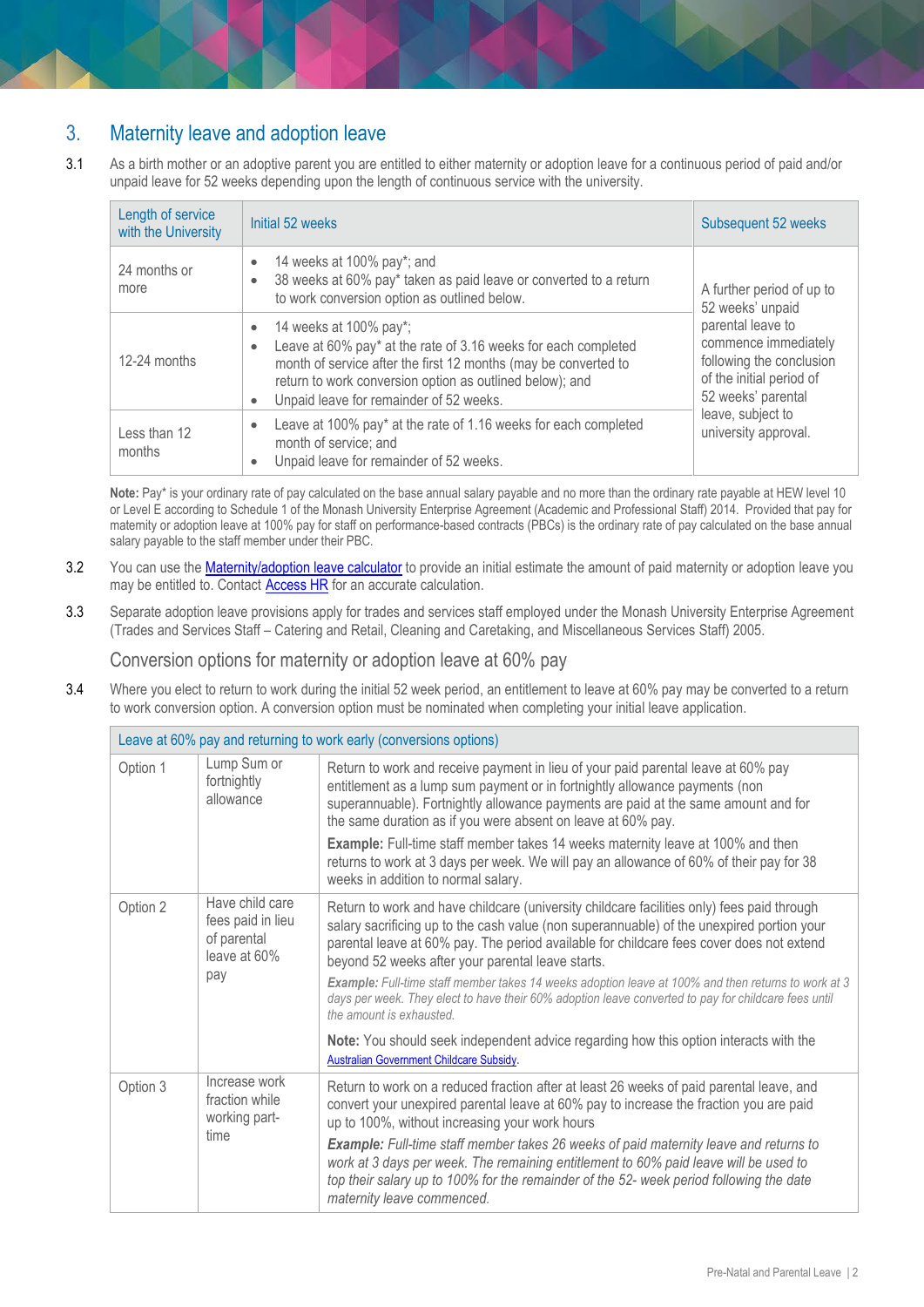| Transfer to<br>Option 4<br>spouse |  | Your entitlement to parental leave at 60% pay can be transferred to your spouse or<br>domestic partner where your spouse or domestic partner is employed by us; and they<br>succeed you as the primary caregiver of the child.                                                                                                                |
|-----------------------------------|--|-----------------------------------------------------------------------------------------------------------------------------------------------------------------------------------------------------------------------------------------------------------------------------------------------------------------------------------------------|
|                                   |  | <b>Example:</b> A staff member takes 14 weeks of paid maternity leave and returns to work.<br>Their entitlement to 60% paid leave is transferred to her spouse or domestic partner who<br>is also employed by us. Their spouse or domestic partner stays home as the primary<br>caregiver of the child and is paid parental leave at 60% pay. |

#### Return to work obligation

- 3.5 It is a condition of payment of parental leave at 60% pay and/or a return-to-work conversion option that you must return to work for:
	- the period of leave taken at 60% pay (irrespective of your return to work fraction); and/or
	- the period it takes for you to earn salary equivalent in aggregate to the cash value to the return to work conversion option benefit received.
- 3.6 Your return to work period commences immediately when you start back at work (including under a return-to-work conversion option), but excludes any periods of leave following your return.
- 3.7 If you will be using your parental leave at 60% pay entitlement, you must complete and submit a Parental Leave Return-to-Work [Agreement](http://www.intranet.monash/hr/assets/docs/tools-and-resources/forms/pdf/leave-parental-return-to-work-agreement.pdf) with your application for maternity or adoption leave and prior to receiving any parental leave at 60% pay entitlement.

## 4. Spouse or domestic partner leave

4.1 Where your spouse or domestic partner is expecting a child, you are entitled to the following leave:

| Parental leave type                    | Length of service<br>with the University | <b>Entitlement</b>                                                                                            | <b>Description</b>                                                                                                                                                                                                                                                                                                                      |
|----------------------------------------|------------------------------------------|---------------------------------------------------------------------------------------------------------------|-----------------------------------------------------------------------------------------------------------------------------------------------------------------------------------------------------------------------------------------------------------------------------------------------------------------------------------------|
| Spouse or<br>domestic partner<br>leave | No minimum<br>service<br>requirement     | 5 days' paid leave; and<br>$\bullet$<br>10 days' unpaid leave<br>$\bullet$<br>(pro rata for fractional staff) | This leave is to assist the birth mother<br>before and after the birth.                                                                                                                                                                                                                                                                 |
| Primary caregiver<br>leave (unpaid)    | 12 months or<br>greater                  | Unpaid leave for up to 52<br>weeks where ongoing<br>primary caregiver of child.                               | If you are taking primary responsibility for<br>the on-going care of a child born to or<br>adopted by your spouse or domestic<br>partner, you are entitled to unpaid leave for<br>a continuous period for up to 52 weeks<br>from the date of delivery (less any parental<br>leave already taken by your spouse or<br>domestic partner). |
| Primary caregiver<br>leave (paid)      | 12 months or<br>greater                  | 40 days paid leave where<br>ongoing primary caregiver of<br>child (pro rata for fractional staff)             | This is only applicable for staff on<br>continuing contracts – refer below.                                                                                                                                                                                                                                                             |

#### Primary caregiver leave (paid)

- 4.2 Up to 40 days (pro rata for fractional staff) of paid primary caregiver leave at the ordinary rate of pay leave is available for eligible staff. To be eligible you must:
	- be a continuing staff member who has served a minimum of 12 months continuous service prior to commencing the leave;
	- not be eligible to receive a transfer of parental leave at 60% pay entitlement unde[r clause 39.16](https://www.monash.edu/current-enterprise-agreements/academic-professional-2014/39) of the Monash University Enterprise agreement (Academic and Professional Staff) 2014, clause 5.10 at Schedule 6 of the Monash University Enterprise Agreement (Trades and Services Staff – Building and Metal Trades Staff) 2009, or clause 7.9 at Schedule 5 of the Monash University Enterprise Agreement (Trades and Services Staff – Catering and Retail, Cleaning and Caretaking, and Miscellaneous Services Staff) 2005;
	- not have any excess annual or long service leave balance under [clause 36](https://www.monash.edu/current-enterprise-agreements/academic-professional-2014/36) or [38](https://www.monash.edu/current-enterprise-agreements/academic-professional-2014/38) of the Monash University Enterprise Agreement (Academic and Professional Staff) 2014, clause 1 or 2 at Schedule 6 of the Monash University Enterprise Agreement (Trade and Services Staff – Building and Metal Trades Staff) 2009, or clause 1 or 2 at Schedule 5 of the Monash University Enterprise Agreement (Trades and Services Staff – Catering and Retail, Cleaning and Caretaking, and Miscellaneous Services Staff) 2005.
- 4.3 Primary caregiver leave (paid) is reduced by the amount of any paid spouse or domestic partner leave already taken.
- 4.4 Primary caregiver leave (paid) must be taken (and exhausted) in a continuous block, within nine months of the birth of the child or placement of the adopted child. It cannot be split by periods of other types of leave or periods of work.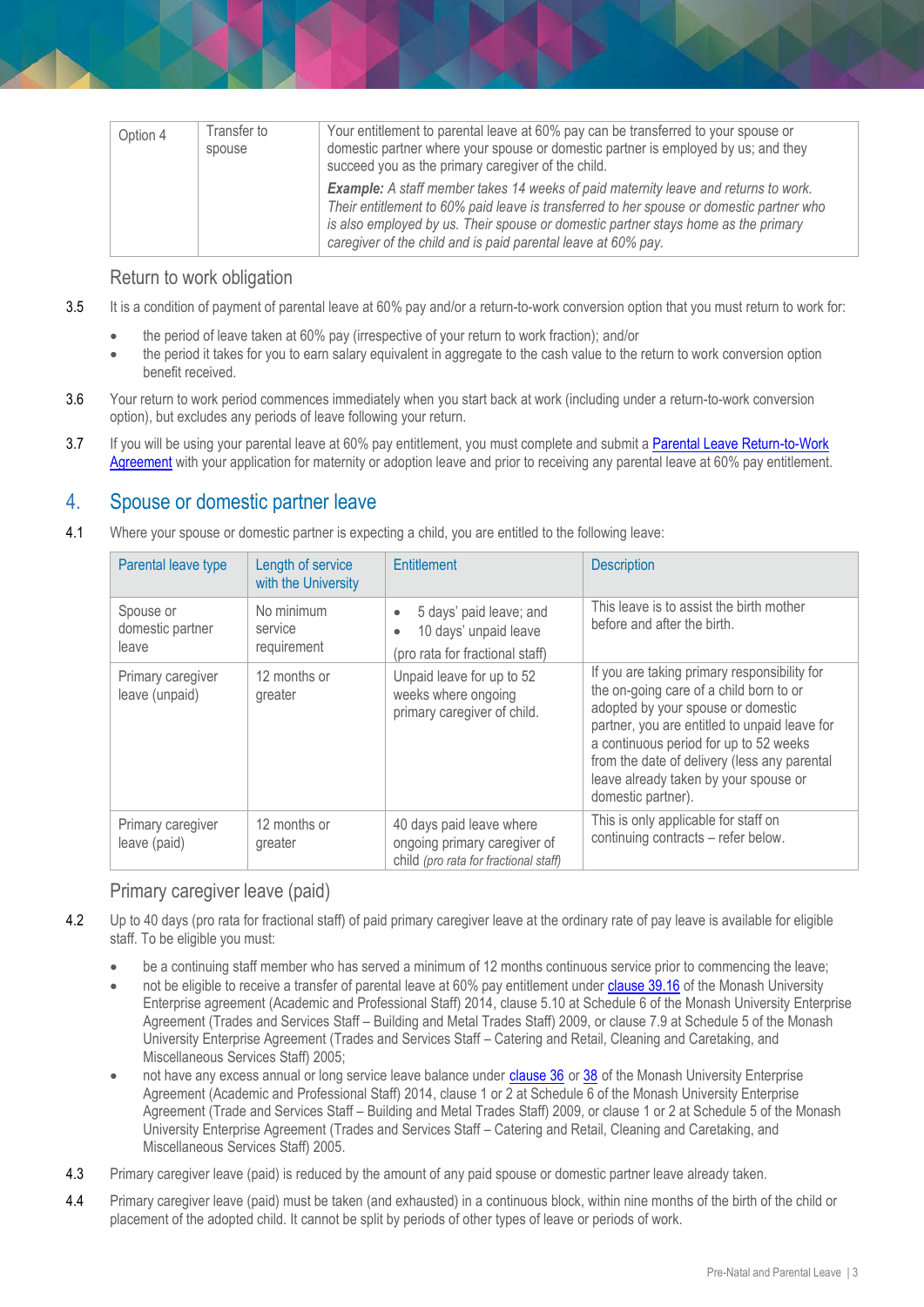# 5. Cessation of pregnancy

- 5.1 In the unfortunate circumstance your pregnancy terminates or results in a still birth, your supervisor and Monash HR will work with you to provide support as appropriate and to ensure that your return to work is safe and at an appropriate time.
- 5.2 If your pregnancy terminates or results in a still birth after at least 20 weeks, you are entitled to a maximum aggregate continuous leave period of 26 weeks comprising:
	- paid leave equivalent to your maternity leave at 100% pay entitlement that would otherwise have applied or the remaining balance thereof; and
	- unpaid leave.
- 5.3 The maximum aggregate continuous period may be extended to 52 weeks upon where certified by a medical practitioner.
- 5.4 Separate provisions apply for trades and services staff employed under the Monash University Enterprise Agreement (Trades and Services Staff – Catering and Retail, Cleaning and Caretaking, and Miscellaneous Services Staff) 2005.

# PI ANNING PARFNTAL LEAVE

#### 6. Fitness for work

- 6.1 Your health and safety while pregnant is very important to us. As you plan for parental leave, it is also important to consider the health and safety of you and your baby when performing your current work for us
- 6.2 Where your supervisor has concerns about your fitness for work or hazards connected with your position, they may request with at least 7 days' notice that you obtain medical evidence from your doctor prior to your intended commencement of maternity leave. If you do not provide medical evidence or if your medical evidence indicates you are unfit to continue working, we may direct you to commence maternity leave early if within six weeks prior to the expected date of delivery.
- 6.3 If you have any concerns about risks associated with the workplace or duties, raise them immediately with your supervisor so that proper risk management measures can be undertaken.

#### Transfer to a safe job

6.4 If your medical practitioner is of the opinion that working in your current position poses a risk to you or your baby (either due to illness or risks arising out of your pregnancy, or because of hazards connected with your position) and you should not continue in your current position, we will assess if there is an appropriate safe job for you transfer into until it is safe for you to return to your normal job or until you commence your maternity leave. You will be required to provide us with satisfactory medical evidence from your doctor.

### 7. Commencing leave

- 7.1 Your maternity leave may start no earlier than six weeks prior to the expected date of delivery, unless medical evidence recommends otherwise. Your adoption leave commences on the date of placement of your adopted child.
- 7.2 In the case of an unexpected birth (e.g. premature birth), your maternity leave will commence on the date of delivery.
- 7.3 Spouse or domestic partner leave can be taken no earlier than one week prior to the expected date of birth and no later than 6 weeks after the birth.

### 8. Applying for parental leave

- 8.1 You should initially discuss your parental leave plans with your supervisor.
- 8.2 Complete the relevant leave application and submit this to your Supervisor and Head of School/Department or Director for approval and any supporting documentation at least 4 weeks before the start date of your leave.

| Leave Type      | <b>Leave Application</b>              | <b>Supporting Documentation</b>                                                                                                                  |
|-----------------|---------------------------------------|--------------------------------------------------------------------------------------------------------------------------------------------------|
| Maternity leave | <b>Maternity Leave</b><br>Application | A medical certificate confirming your pregnancy and expected date<br>of delivery; and<br>Parental leave Return to Work Agreement (If applicable) |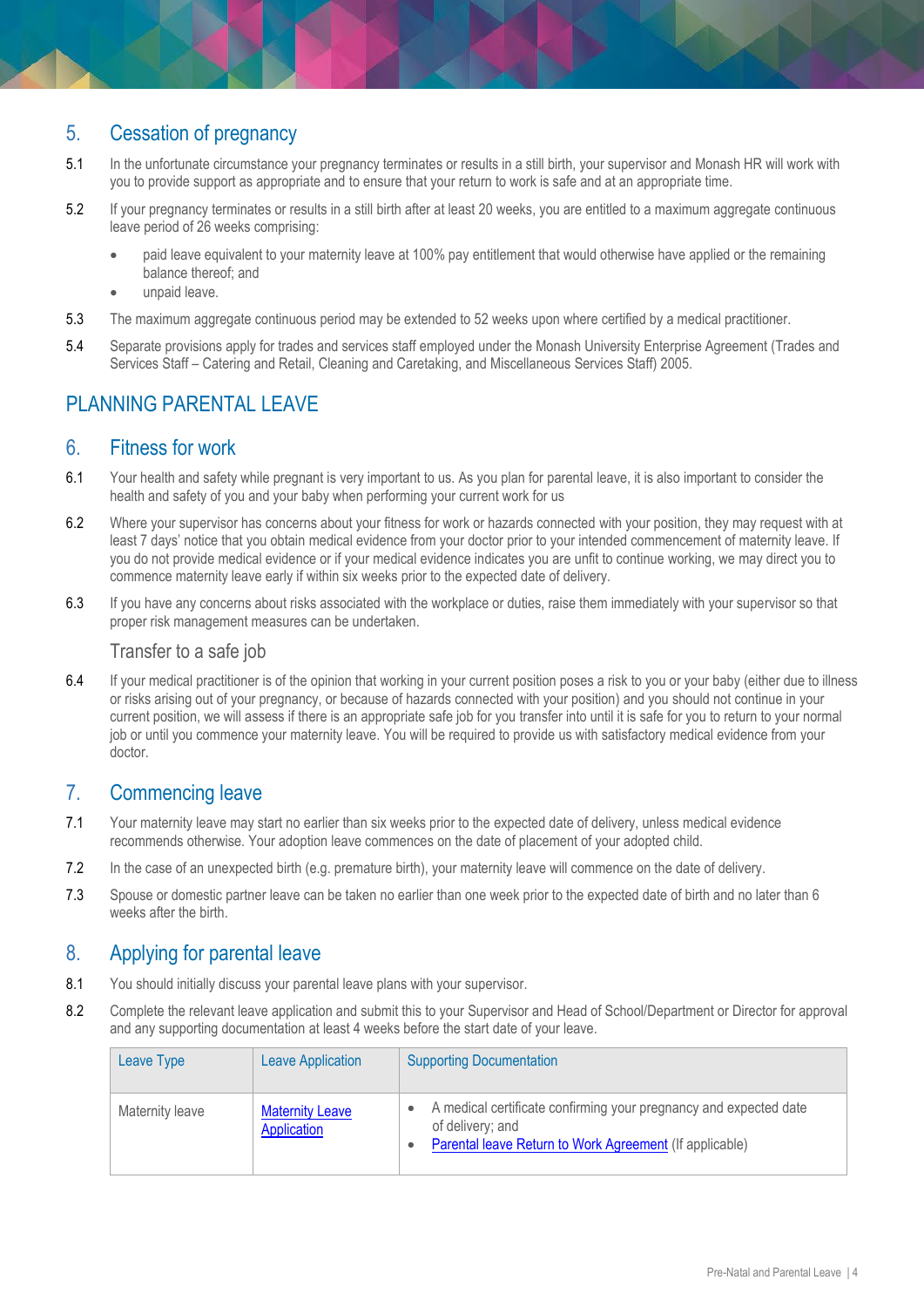| Adoption leave                      | <b>Adoption Leave</b><br>Application | Evidence that you are an approved applicant for the adoption of a<br>$\bullet$<br>child, that you are the primary care giver for that child and the date<br>of placement of the child; and<br>Parental leave Return to Work Agreement (If applicable)                                                                                                                                                                                     |
|-------------------------------------|--------------------------------------|-------------------------------------------------------------------------------------------------------------------------------------------------------------------------------------------------------------------------------------------------------------------------------------------------------------------------------------------------------------------------------------------------------------------------------------------|
| Spouse or domestic<br>partner leave | Apply via <b>ESS</b>                 | A medical certificate confirming your spouse or partner is pregnant<br>$\bullet$<br>and expected date of delivery; or<br>Evidence that you are an approved applicant for the adoption of a<br>child, that you are the primary care giver for that child and the date<br>of placement of the child.<br>We may require further documentation to confirm you are the<br>spouse or a domestic partner of the birth mother or adoptive parent. |
| Primary caregiver<br>leave (Paid)   | <b>Application for Leave</b>         | A birth certificate of the child or Birth Registration Statement if a birth<br>certificate has not yet been issued or evidence of the child's placement<br>on adoption.                                                                                                                                                                                                                                                                   |
|                                     |                                      | You are also required to provide one of the following documents:                                                                                                                                                                                                                                                                                                                                                                          |
|                                     |                                      | evidence from the spouse or domestic partner's employer, that they<br>(a)<br>have returned or will return to work at a fraction that prevents them<br>from being the primary caregiver to the child, for the duration of the<br>period of paid primary caregiver leave being applied for;                                                                                                                                                 |
|                                     |                                      | or                                                                                                                                                                                                                                                                                                                                                                                                                                        |
|                                     |                                      | medical evidence from the spouse or domestic partner's doctor which<br>(b)<br>demonstrates they are unable to perform the role of primary caregiver<br>because of a medical condition that renders them unable to take care<br>of the child and specify how long they will be unable to care for the<br>child.                                                                                                                            |

8.3 For spouse or domestic partner leave, submit your leave request and the required supporting documentation via [ESS.](http://www.adm.monash.edu.au/sss/ess/) For all other leave types submit your authorised applicatio[n mailto:a](mailto:)nd required supporting documentation to [hr@monash.edu](mailto:hr@monash.edu) or Monash HR, Monash University VIC 3800.

**Note:** All leave approvals are subject to Monash HR verification that you have an entitlement to the leave requested, and that the leave is in accordance with the applicable provisions of the **[Fair Work Act 2009](http://www.austlii.edu.au/au/legis/cth/consol_act/fwa2009114/)** and the relevant workplace agreement.

# DURING PARENTAL LEAVE

### 9. Service continuity and maintaining communication

#### Accrual of entitlements and service continuity

9.1 The first 26 weeks of paid and/or unpaid parental leave count as service for calculating annual or long service leave entitlements.

#### **Superannuation**

9.2 Superannuation contributions will continue to be paid during paid parental leave.

#### Maintaining communication and contact

9.3 You are encouraged to stay in touch with your supervisor and co-workers during your parental leave. You may wish to discuss and agree on how you would like to receive communications and be contacted. Refer to th[e Expectant and New Parents guide](https://www.monash.edu/__data/assets/pdf_file/0004/2476615/2021ParentsGuide.pdf) for suggestions about how to maintain contact.

#### Keeping in touch days (unpaid leave only)

- 9.4 While on *unpaid* parental leave, you are entitled to 10 paid keeping in touch days to undertake duties or perform work approved by your supervisor to facilitate your return to work. Keeping in touch days do not break the continuity of your unpaid parental leave.
- 9.5 You will be remunerated for the days/hours worked. Your supervisor will notify Payroll, Monash HR by email of the time worked.
- 9.6 Should you wish to keep in touch at other times, please contact your HR Business Partner to discuss your options.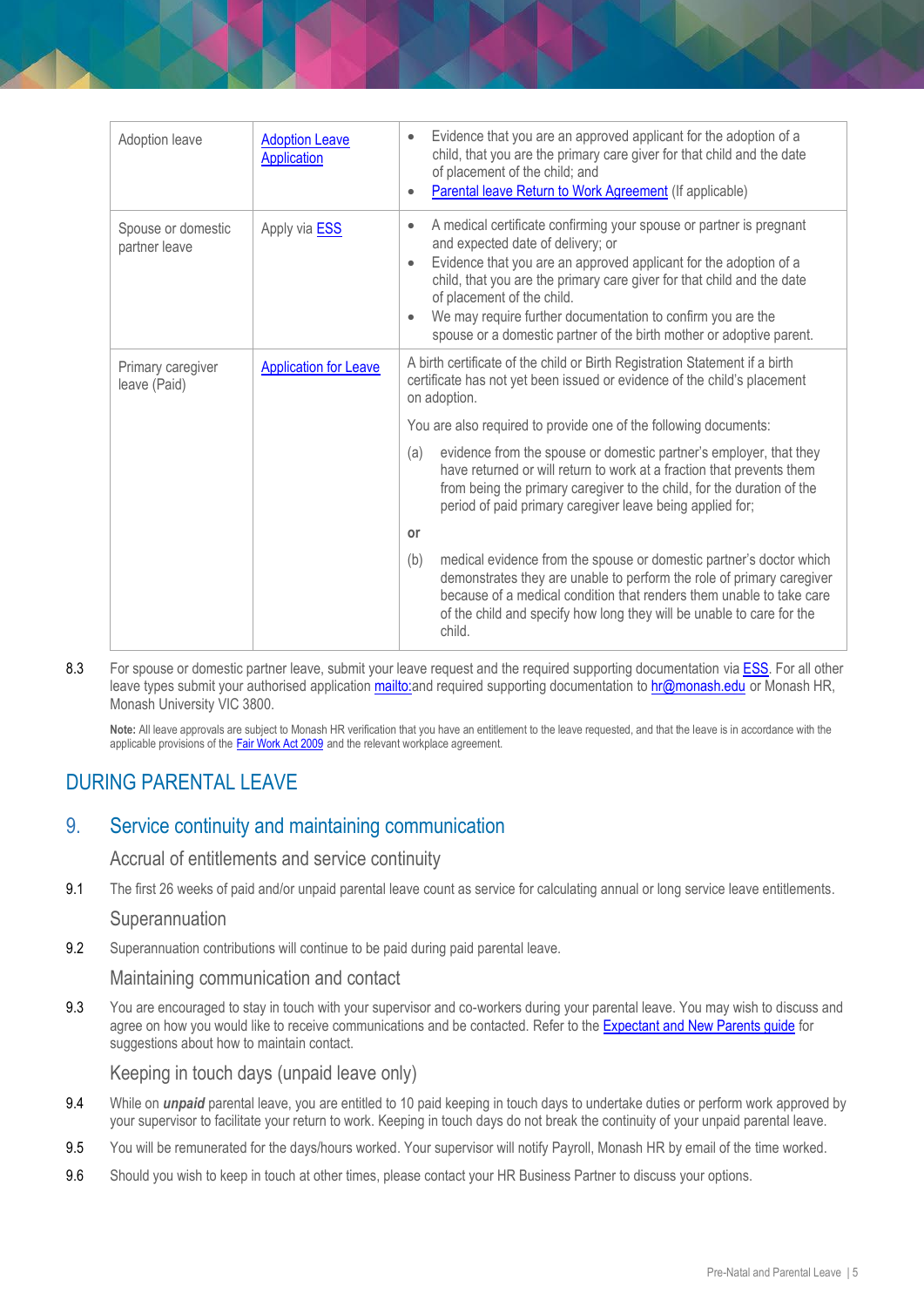# RETURNING TO WORK

# 10. Notice of intended return to work

10.1 You are entitled to return to work on the same substantive classification, fraction of employment, salary and with commensurate duties that applied before your leave.

| <b>Return to work</b><br>intention            | Notice period | <b>Description</b>                                                                                                                                                                        |
|-----------------------------------------------|---------------|-------------------------------------------------------------------------------------------------------------------------------------------------------------------------------------------|
| Return to substantive<br>position (no change) | 4 weeks       | Confirm in writing, your return to work date with your supervisor at least<br>four weeks prior to your return.                                                                            |
| Applying for a flexible<br>work arrangement   | 6 weeks       | Should you wish to request a flexible work arrangement, you must submit<br>your request at least six weeks' prior to returning to work in accordance<br>with the Flexible Work procedure. |

### 11. Extension of parental leave request

- 11.1 You may request up to a further 12 months of parental leave (unpaid) if:
	- you have completed at least 12 months continuous service with us immediately prior to the date of delivery/expected date of delivery/placement of the child; and
	- have already taken 12 months parental leave; and
	- the extension commences immediately following the conclusion of the initial 12 month period of parental leave.
- 11.2 If your spouse or domestic partner has already taken parental leave to care for the child, you will not be approved more than 24 months of leave between you. Please refer to the **Fair Work Act 2009** for further information.
- 11.3 If you are already on an approved unpaid extension of parental leave more than 52 weeks after the birth or adoption of your child, you are not eligible to apply for a subsequent extension of parental leave for that birth or adoption. You may instead submit an application for unpaid special leave under the [Special Leave Procedure,](https://publicpolicydms.monash.edu/Monash/documents/1935720) including the period of your current approved extension.

#### Application and approval process

- 11.4 Complete the [Extension of Parental Leave Request](http://www.intranet.monash/hr/assets/docs/tools-and-resources/forms/pdf/Extension-of-Parental-Leave-Request.pdf) and submit it to your HR Business Partner at least four weeks prior to the return date from parental leave. Your HR Business Partner, your supervisor and Head of School/Department or Director will consider if your request can be accommodated, however, it may be refused on reasonable business grounds. We will notify you of the outcome within 21 calendar days of receiving your request.
- 11.5 Where supported, your HR Business Partner will submit your request to the following approvers:

| Length of Extension                                                                                                                                  | Delegated approver                                                                                                                |
|------------------------------------------------------------------------------------------------------------------------------------------------------|-----------------------------------------------------------------------------------------------------------------------------------|
| Unpaid leave of up to six months                                                                                                                     | Director, HR Business Partnering                                                                                                  |
| Unpaid leave greater than six months; or<br>Requests that extend unpaid leave previously approved<br>under this procedure to greater than six months | Chief Operating Officer (professional staff); or<br>• Provost (academic staff)<br>On advice of the Chief Human Resources Officer. |

11.6 Where approved, your HR Business Partner will provide you and your supervisor with a copy of the approved request. If refused, consultation with Workplace Relations, Monash HR will occur and the reason(s) for refusing your request will be recorded on your application. Your supervisor and HR Business Partner will meet with you to explain the decision and alternative options.

### 12. Breach of procedure

12.1 We treat any breach of our policies or procedures seriously. We encourage reporting of concerns about non-compliance and manage compliance in accordance with the applicable Enterprise Agreement or contract terms.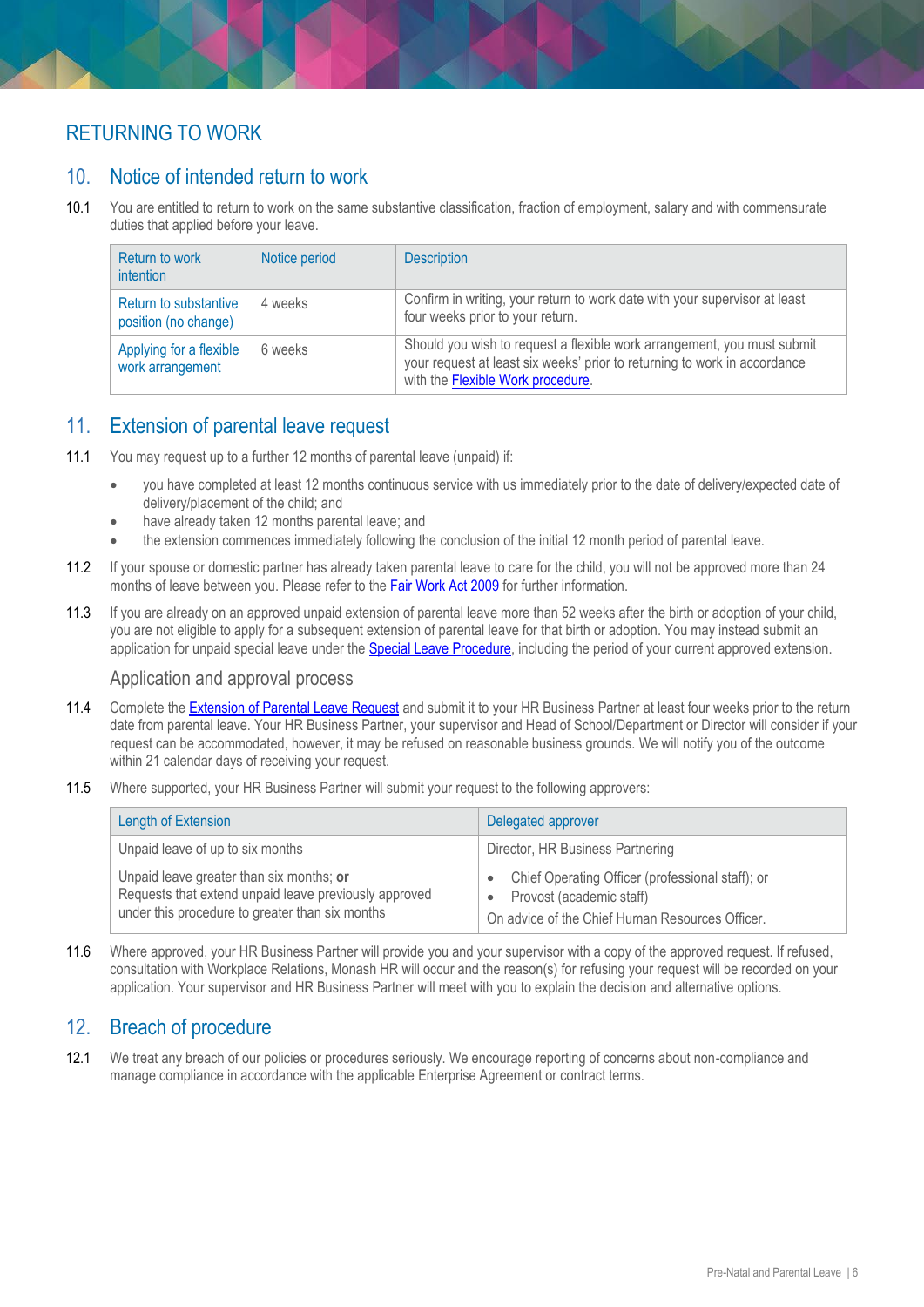# **DEFINITIONS**

| <b>ESS</b>                              | An online Employee Self Service system which provides staff with easy and private access to personal<br>and current employment information held by the University.                                                                                                                                                                                                                                                                                                                                                                                                                                                                                                                                                                                                                                                                                                                                                                                                                                  |
|-----------------------------------------|-----------------------------------------------------------------------------------------------------------------------------------------------------------------------------------------------------------------------------------------------------------------------------------------------------------------------------------------------------------------------------------------------------------------------------------------------------------------------------------------------------------------------------------------------------------------------------------------------------------------------------------------------------------------------------------------------------------------------------------------------------------------------------------------------------------------------------------------------------------------------------------------------------------------------------------------------------------------------------------------------------|
| <b>Head of Unit</b>                     | Head of an academic or organisational work unit, for example Head of School, Head of Department or<br>where applicable, a person acting as their nominee.                                                                                                                                                                                                                                                                                                                                                                                                                                                                                                                                                                                                                                                                                                                                                                                                                                           |
| <b>HR Business Partner</b>              | A key member of the Monash HR Business Partnering community and provides strategic advice,<br>guidance and solutions that underpin key client goals, HR strategy and organisational vision to a<br>particular client group.                                                                                                                                                                                                                                                                                                                                                                                                                                                                                                                                                                                                                                                                                                                                                                         |
| <b>Parental leave</b>                   | Comprises adoption leave, maternity leave, spouse or domestic partner birth leave, and primary<br>caregiver leave.                                                                                                                                                                                                                                                                                                                                                                                                                                                                                                                                                                                                                                                                                                                                                                                                                                                                                  |
| Pay                                     | The staff member's ordinary rate of pay calculated on the base annual salary payable and no more than<br>the ordinary rate payable at HEW level 10 or Level E according to Schedule 1 of the Monash University<br>Enterprise Agreement (Academic and Professional Staff) 2014.<br>Provided that pay for maternity or adoption leave at 100% pay for staff on performance-based contracts<br>(PBCs) is the ordinary rate of pay calculated on the base annual salary payable to the staff member<br>under their PBC.                                                                                                                                                                                                                                                                                                                                                                                                                                                                                 |
| <b>Primary caregiver</b>                | For the purposes of this procedure, a primary caregiver is the person who has the primary responsibility<br>to care for or support of a newborn or adopted child.                                                                                                                                                                                                                                                                                                                                                                                                                                                                                                                                                                                                                                                                                                                                                                                                                                   |
| <b>Relevant Enterprise</b><br>Agreement | The relevant Enterprise Agreement that applies to a particular staff member. Clauses relating to this<br>procedure are:<br>Monash University Enterprise Agreement (Academic and Professional Staff) 2014<br>Clause 39 - Parental Leave<br>$\bullet$<br>Monash University Enterprise Agreement (Trades & Services Staff- Building & Metal Trades Staff) 2009<br>Schedule 3(I) - Parental Leave (Maternity), Schedule 3(m) - Parental Leave (Adoption), and<br>$\bullet$<br>Schedule 3(n) - Parental Leave (Spouse/Domestic Partner Birth)<br>Schedule 6, 5 - Application of Parental Leave<br>Monash University Enterprise Agreement (Trades and Services Staff - Catering and Retail, Cleaning<br>and Caretaking, and Miscellaneous Services Staff) 2005<br>Schedule 3(m) - Parental Leave (Maternity), Schedule 3(n) - Parental Leave (Adoption), and<br>$\bullet$<br>Schedule 3(o) - Parental Leave (Spouse/Domestic Partner Birth)<br>Schedule 5, 7 - Application of Parental Leave<br>$\bullet$ |
| <b>Spouse or Domestic</b><br>Partner    | Defined as including spouse, de facto spouse, former spouse and former de facto. "De facto spouse"<br>means a person of the opposite or same sex who lives with the staff member as husband, wife or<br>partner of the staff member on a bona fide domestic basis although not legally married to that person,<br>and domestic partner will have the same meaning.                                                                                                                                                                                                                                                                                                                                                                                                                                                                                                                                                                                                                                  |
| <b>Staff</b>                            | For the purposes of this procedure, means persons employed by the University on a continuing or fixed-<br>term basis.                                                                                                                                                                                                                                                                                                                                                                                                                                                                                                                                                                                                                                                                                                                                                                                                                                                                               |
| Substantive position                    | The position a staff member would normally occupy in the absence of any acting appointment.                                                                                                                                                                                                                                                                                                                                                                                                                                                                                                                                                                                                                                                                                                                                                                                                                                                                                                         |
| Supervisor                              | The person who is responsible for the day-to-day supervision of the staff member.                                                                                                                                                                                                                                                                                                                                                                                                                                                                                                                                                                                                                                                                                                                                                                                                                                                                                                                   |

# **GOVERNANCE**

| Parent policy               | <b>Leave and wellbeing</b>                                                                                                    |  |
|-----------------------------|-------------------------------------------------------------------------------------------------------------------------------|--|
| <b>Supporting schedules</b> | N/A                                                                                                                           |  |
| Associated procedures       | <b>Flexible Work Arrangements</b><br>$\bullet$<br><b>Types of Leave - All Leave</b><br>$\bullet$<br><b>Special Leave</b><br>¢ |  |